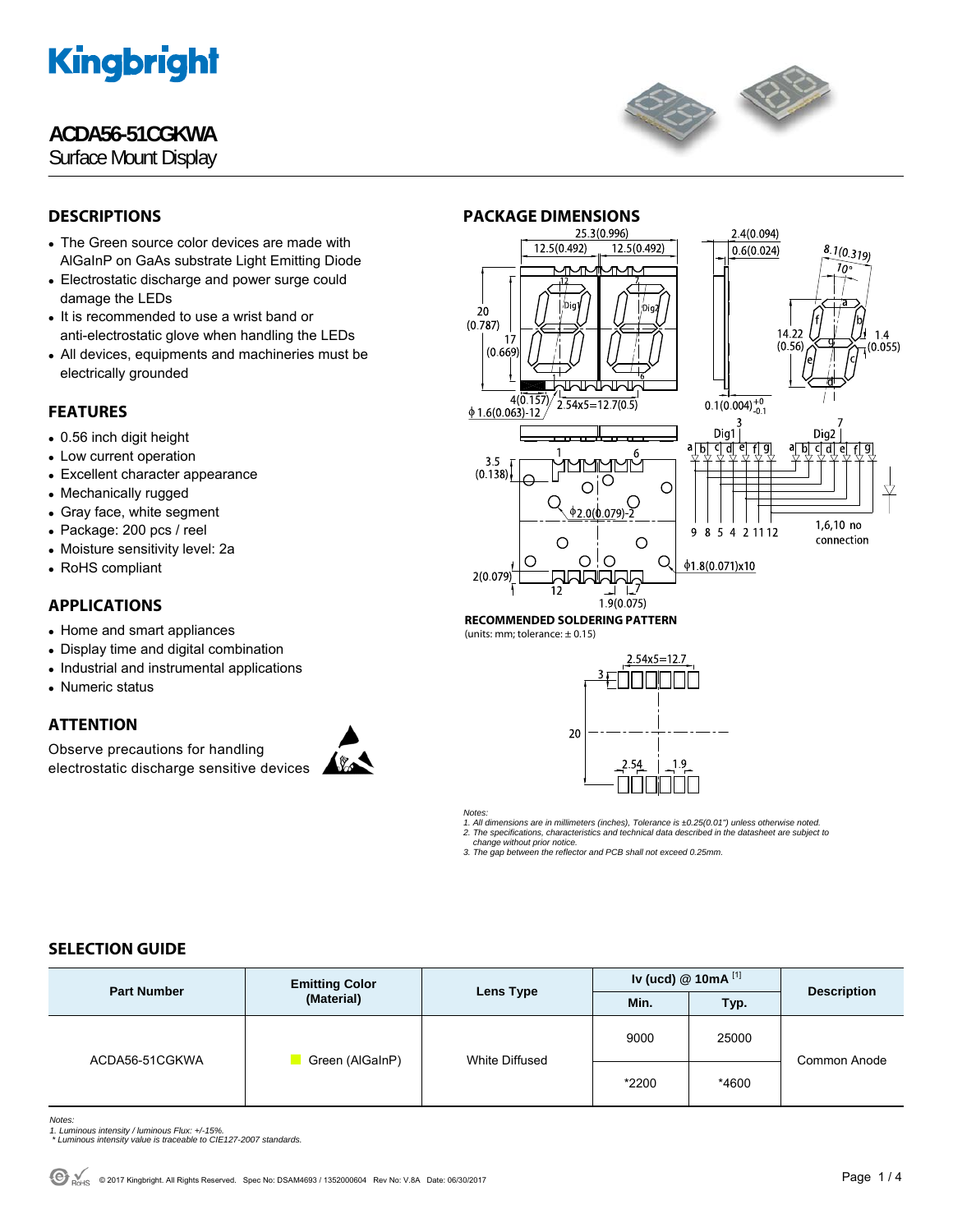#### **ELECTRICAL / OPTICAL CHARACTERISTICS at T<sub>A</sub>=25°C**

|                                                          |                              |                       | Value                    |                          | Unit   |
|----------------------------------------------------------|------------------------------|-----------------------|--------------------------|--------------------------|--------|
| <b>Parameter</b>                                         | Symbol                       | <b>Emitting Color</b> | Max.<br>Typ.             |                          |        |
| Wavelength at Peak Emission $I_F = 10mA$                 | $\lambda_{\rm peak}$         | Green                 | 574                      | $\overline{\phantom{a}}$ | nm     |
| Dominant Wavelength $I_F = 10mA$                         | $\lambda_{\mathsf{dom}}$ [1] | Green                 | 570                      | $\overline{\phantom{a}}$ | nm     |
| Spectral Bandwidth at 50% $\Phi$ REL MAX<br>$I_F = 10mA$ | Δλ                           | Green                 | 20                       | $\overline{\phantom{a}}$ | nm     |
| Capacitance                                              | $\mathbf C$                  | Green                 | 15                       | $\overline{\phantom{a}}$ | pF     |
| Forward Voltage $I_F = 10mA$                             | $V_F$ <sup>[2]</sup>         | Green                 | 2.0                      | 2.45                     | $\vee$ |
| Reverse Current ( $V_R$ = 5V)                            | $I_R$                        | Green                 | $\overline{\phantom{a}}$ | 10                       | uA     |

*Notes:* 

1. The dominant wavelength (λd) above is the setup value of the sorting machine. (Tolerance λd : ±1nm. )<br>2. Forward voltage: ±0.1V.<br>3. Wavelength value is traceable to CIE127-2007 standards.<br>4. Excess driving current and

#### **ABSOLUTE MAXIMUM RATINGS at T<sub>A</sub>=25°C**

| Parameter                               | Symbol                  | Value          | Unit         |
|-----------------------------------------|-------------------------|----------------|--------------|
| Power Dissipation                       | $P_D$                   | 75             | mW           |
| Reverse Voltage                         | $V_R$                   | 5              | $\vee$       |
| Junction Temperature                    | $T_j$                   | 115            | $^{\circ}C$  |
| <b>Operating Temperature</b>            | $T_{op}$                | $-40$ to $+85$ | $^{\circ}C$  |
| Storage Temperature                     | $T_{\text{stg}}$        | $-40$ to $+85$ | $^{\circ}$ C |
| DC Forward Current                      | ΙF                      | 30             | mA           |
| <b>Peak Forward Current</b>             | $I_{FM}$ <sup>[1]</sup> | 150            | mA           |
| Electrostatic Discharge Threshold (HBM) |                         | 3000           | v            |

Notes:<br>1. 1/10 Duty Cycle, 0.1ms Pulse Width.<br>2. Relative humidity levels maintained between 40% and 60% in production area are recommended to avoid the build-up of static electricity – Ref JEDEC/JESD625-A and JEDEC/J-STD-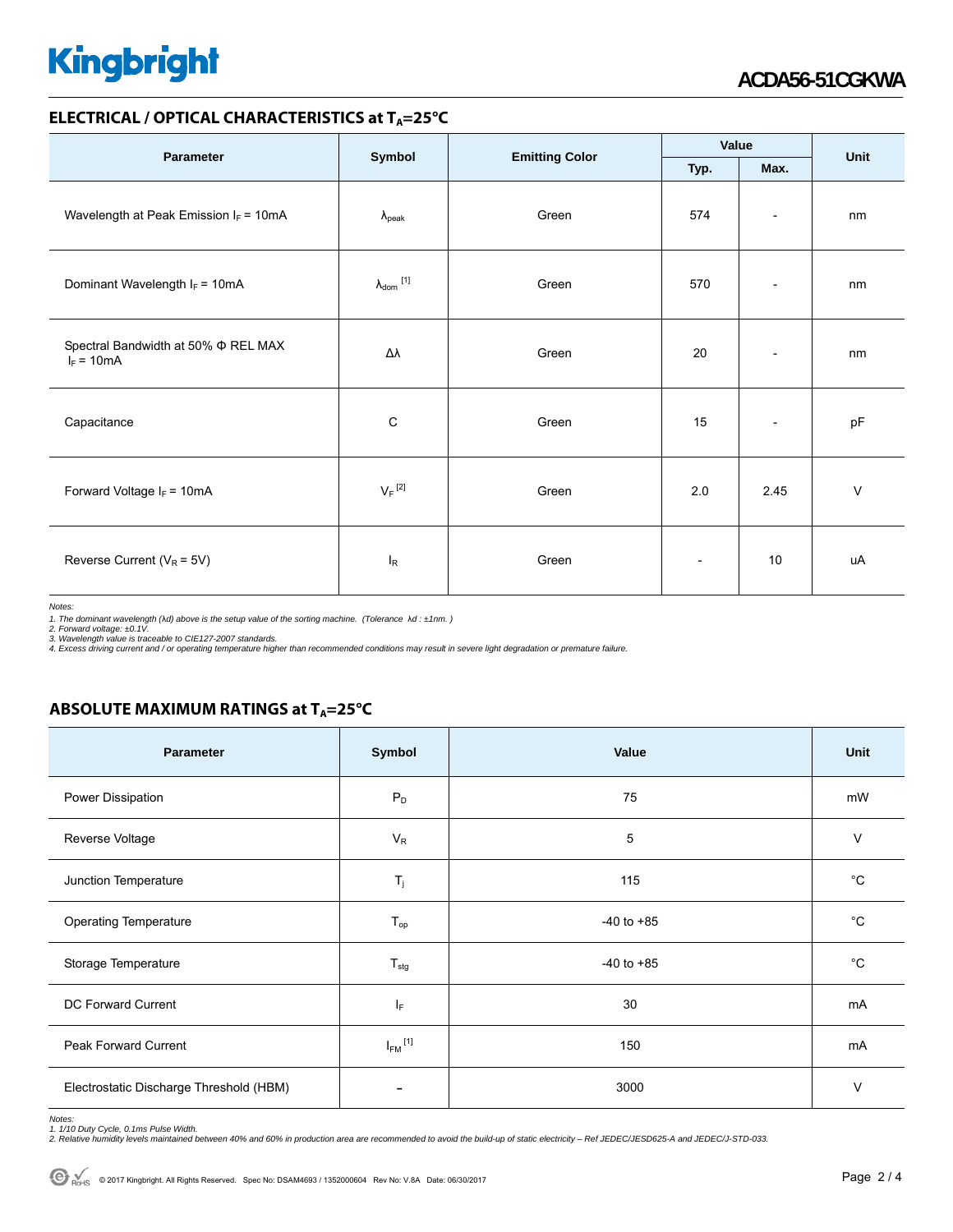### **TECHNICAL DATA**





#### **GREEN**



#### **REFLOW SOLDERING PROFILE for LEAD-FREE SMD PROCESS**



#### *Notes:*

- 
- 
- 1. Don't cause stress to the LEDs while it is exposed to high temperature.<br>2. The maximum number of reflow soldering passes is 2 times.<br>3. Reflow soldering is recommended. Other soldering methods are not recommended as the  *cause damage to the product.*

#### **TAPE SPECIFICATIONS** (units: mm)

-40 -20 0 20 40 60 80 100 Ambient temperature (°C)



0.0 0.5 1.0 1.5 2.0 2.5

Luminous intensity normalised at  $T_a = 25^\circ C$ 

Luminous intensity normalised at  $T_a = 25^{\circ}$ C

**Forward Current Derating Curve Luminous Intensity vs.** 

-40 -20 0 20 40 60 80 100 Ambient temperature (°C)

**Ambient Temperature**

#### **REEL DIMENSION** (units: mm)